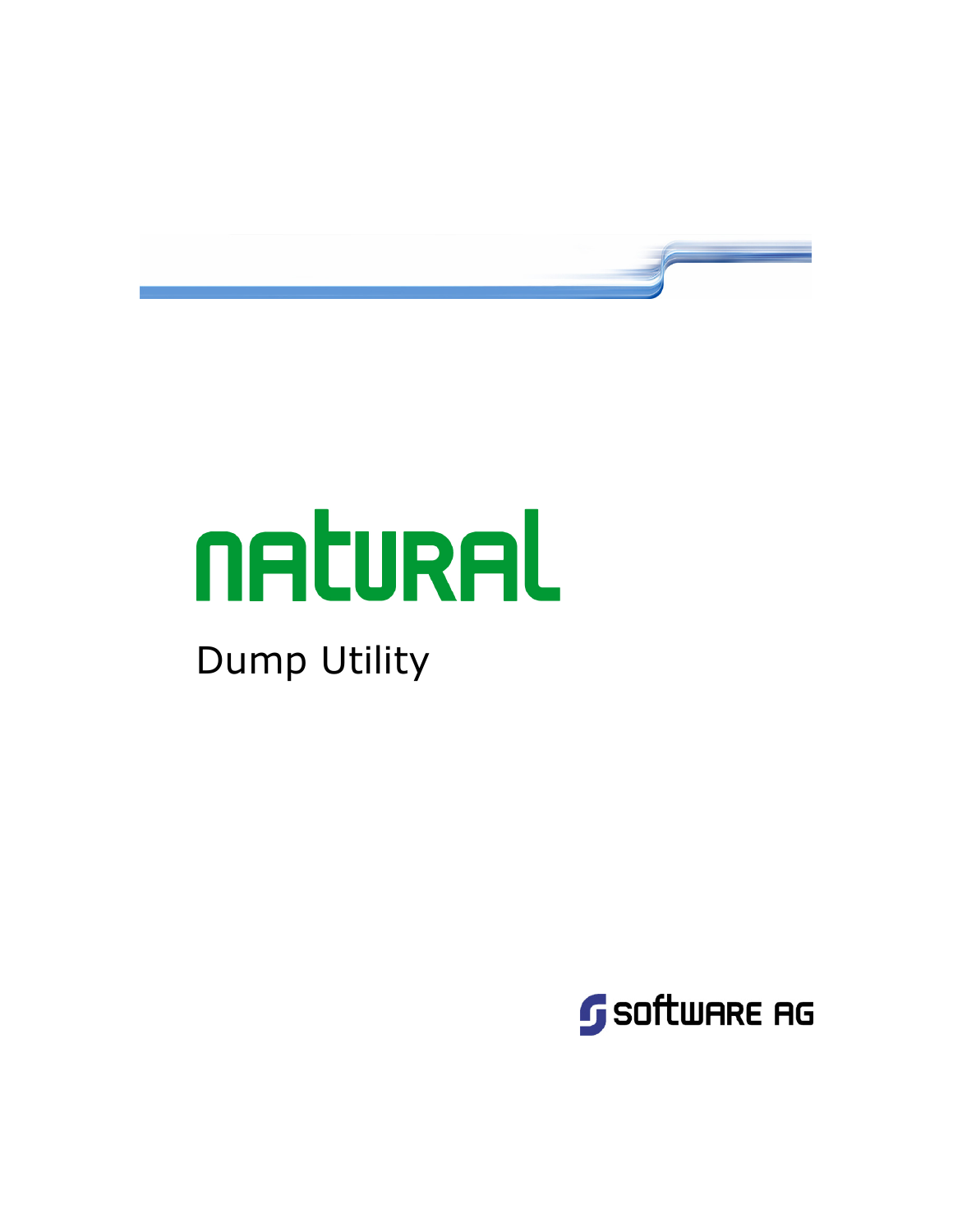# Table of Contents

| 1                                                        |  |
|----------------------------------------------------------|--|
| $1.1 -$                                                  |  |
| 1.2 Memory Area and Additional Information (Line 5-20) 6 |  |
|                                                          |  |
| 2.1                                                      |  |
| $2.2^{\circ}$                                            |  |
| 2.3                                                      |  |
| 2.4                                                      |  |
| 3                                                        |  |
| 3.1                                                      |  |
| 3.2                                                      |  |
| 3.3                                                      |  |
|                                                          |  |

# Scope

This document has been created for internal customer training only and will not be maintained on regular basis.

# **Introduction**

The Dump utility provides information for Software AG technical support personnel in order to enable them to locate an error that caused an abnormal termination (abend) of the Natural system.

The following Dump commands are specified in the Natural for Mainframes Documentation:

- **ZAPS** Displays a list of all Zaps applied.
- **SZAP** Displays a list of all special Zaps applied.
- **SRCE** Displays the inventory of source changes applied per product
- **SSRC** Displays the inventory of special source changes applied per product.
- **SVAR** Displays TP monitor and operating system dependent system variables and additional information.
- ? The DUMP command provides several other options (as explained on the help screens you get when you enter a question mark (?) on the DUMP menu). If necessary for error diagnosis, Software AG technical support personnel will tell you when and how to use these options.

This document contains a short description of those Dump options which are not specified in the Natural for Mainframes Documentation.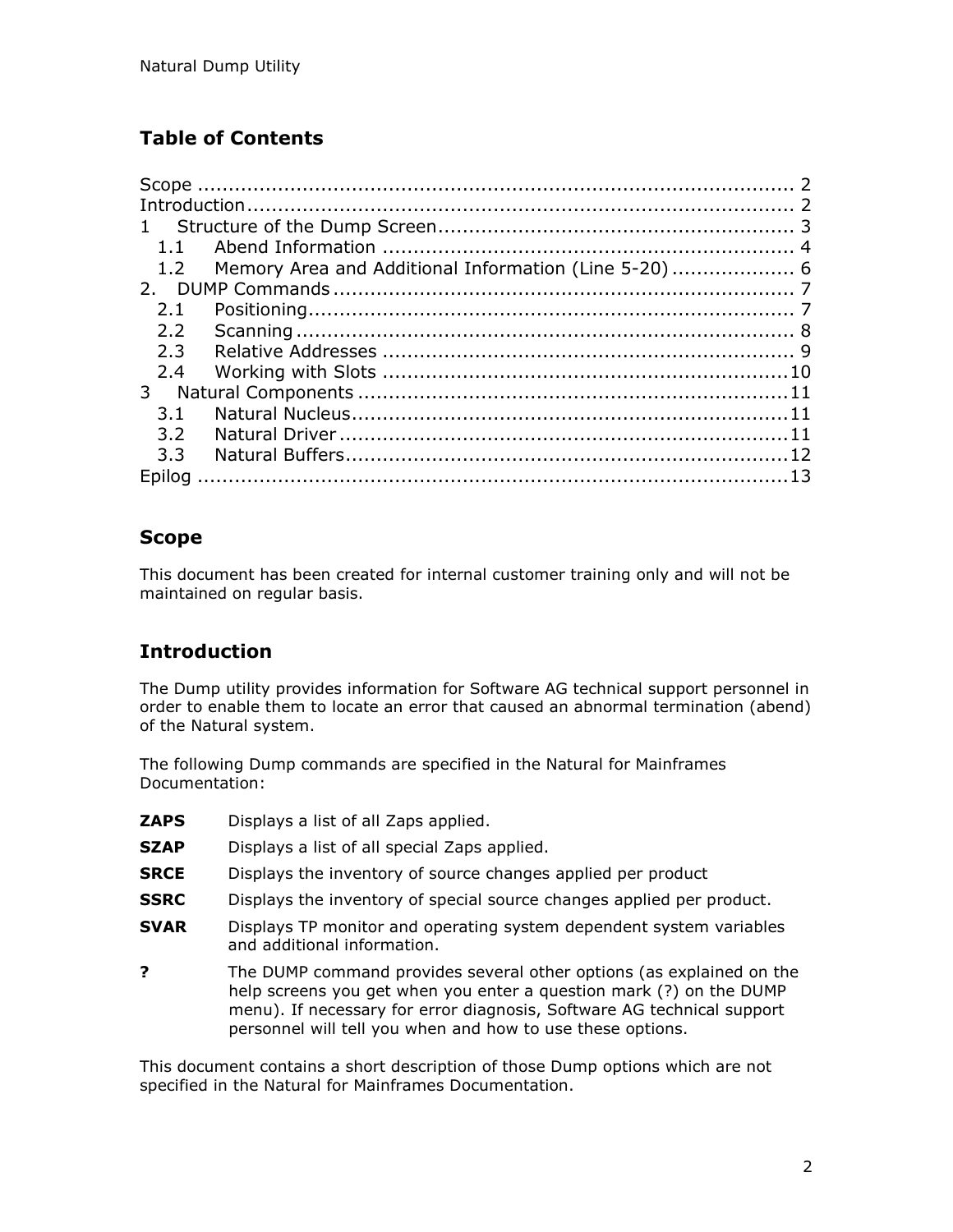#### 1 Structure of the Dump Screen

The standard Dump screen has a uniform structure. The lines have the following meaning:

- Line 1-3: Abend information
- Line 5-20: Memory area and additional information
- Line 21: Message line
- Line 22: Command line
- Line 23-24: Key allocation

```
 Code S0C7 ILC 0004 PSW 078D10 00 892B1FC2 Disp 00003166 Csect NATARI2 
 R0-7 00000006 171C87CA 00000020 093985F8 1BEE4520 1BEE4496 171C87D6 0000011E 
 R8-F FFFFFA30 1BE41C00 092AEE58 892B1E94 1BE1E8B0 1BE129B8 892B21B6 00000010 
 092A1000 47000000 D5C1E3E2 E3E4C240 F4F2F140 ....NATSTUB 421 Cur. Nucleus 
 092A1010 F0F660F0 F260F2F0 40F1F24B F4F14040 06-02-20 12.41 NAT421RE 
092A1020 092E4220 092C9948 092C8228 0944A670 ......r...b...w. Load Point
092A1030  093A2638  092E694C  092E00D8  00000000  .......<...Q....  092A1000
092A1040 00000000 00000000 093001B8 09A00F10 ................. Entry Point
092A1050 093C4E00 09516228 093A1640 09316420 ..+............. 092A1000
 092A1060 09317BC0 093BD218 093A22E8 09419CA0 ..#...K....Y.... Length 
 092A1070 09314BA8 092F9FC2 093FBCAA 093FBAA0 ...y...B........ 0075FF30 
 092A1080 58F0C5A8 58F0F0E4 58F0F004 07FF58F0 .0Ey.00U.00....0 Relocation 
 092A1090 C5A858F0 F0E458F0 F00C12FF 072F06F0 Ey.00U.00......0 ABSOLUTE 
 092A10A0 07FE58F0 C5A858F0 F0E458F0 F01012FF ...0Ey.00U.00... Cur. Location 
 092A10B0 072F06F0 07FE58F0 C5A858F0 F0E458F0 ...0...0Ey.00U.0 NATSTUB 
 092A10C0 F02C07FF 58F0C5A8 58F0F0E4 58F0F030 0....0Ey.00U.00. Slot Name 
 092A10D0 07FF58F0 C5A858F0 F0E458F0 F03407FF ...0Ey.00U.00... N1 
 092A10E0 58F0C5A8 58F0F0E4 58F0F03C 07FF58F0 .0Ey.00U.00....0 N2 
 092A10F0 C5A858F0 F0E458F0 F04812FF 072F06F0 Ey.00U.00......0 N3 
Command ===> 
 Enter-PF1---PF2---PF3---PF4---PF5---PF6---PF7---PF8---PF9---PF10--PF11--PF12--- 
 Cont Help Flip Exit Calc = -- - + Csct -H +H Canc
```
The elements of the Dump screen are described below.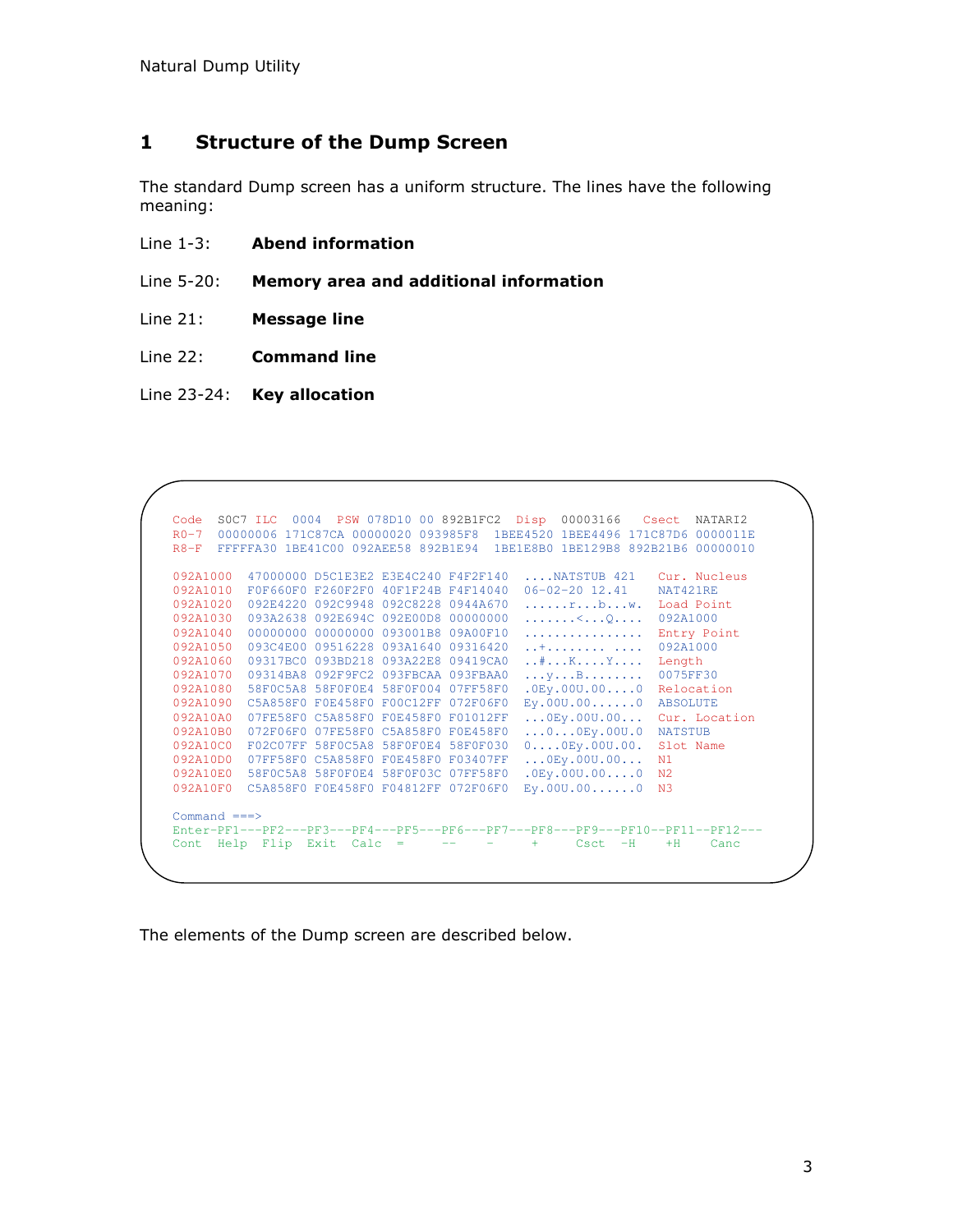#### 1.1 Abend Information

On the standard Dump screen, the lines 1-3 show the following abend information if an abend has occurred:

 Code S0C7 ILC 0004 PSW 078D10 00 9B0B8FC2 Disp 00003166 Csect NATARI2 R0-7 00000006 1345B76E 00000020 1B19F5F8 1D98A160 1D98A14E 1345B77A 00000186 R8-F FFFFFA30 1D8A2188 1B0B5E58 9B0B8E94 1D88AE38 1D87EF40 9B0B91B6 00000010

| Program Interruption Code, e.g.<br>$SOC1 = Operation$ exception<br>$SOC4 =$ Protection exception<br>$SOC7 = Data exception$                                                                                                                                                                                                                                                               |
|-------------------------------------------------------------------------------------------------------------------------------------------------------------------------------------------------------------------------------------------------------------------------------------------------------------------------------------------------------------------------------------------|
| The program-status word (PSW) includes the instruction address,<br>condition code, and other information used to control instruction<br>sequencing and to determine the state of the CPU. The current PSW<br>usually points to the address of the next instruction to be executed<br>(Byte 5-8). In some specific cases, the PSW will point to the address<br>of the failing instruction. |
| <b>Instruction Length Code</b>                                                                                                                                                                                                                                                                                                                                                            |
| Displacement between the start of the module displayed in field Csect<br>and the instruction address in the PSW.                                                                                                                                                                                                                                                                          |
| Name of the control section where the abend occurred.                                                                                                                                                                                                                                                                                                                                     |
| Abend registers 0 - 7                                                                                                                                                                                                                                                                                                                                                                     |
| Abend registers 8 - F                                                                                                                                                                                                                                                                                                                                                                     |
|                                                                                                                                                                                                                                                                                                                                                                                           |

Please note that the DUMP utility always shows the current information of the Natural system. Information of a past event, e.g. an abnormal end have to be stored in the Natural control blocks (or buffers) to be able to use them for problem determination. Especially the contents of the areas where the abend registers R0, R1, …, RF are pointing to are containing current data and not data of the moment when the abend occurred.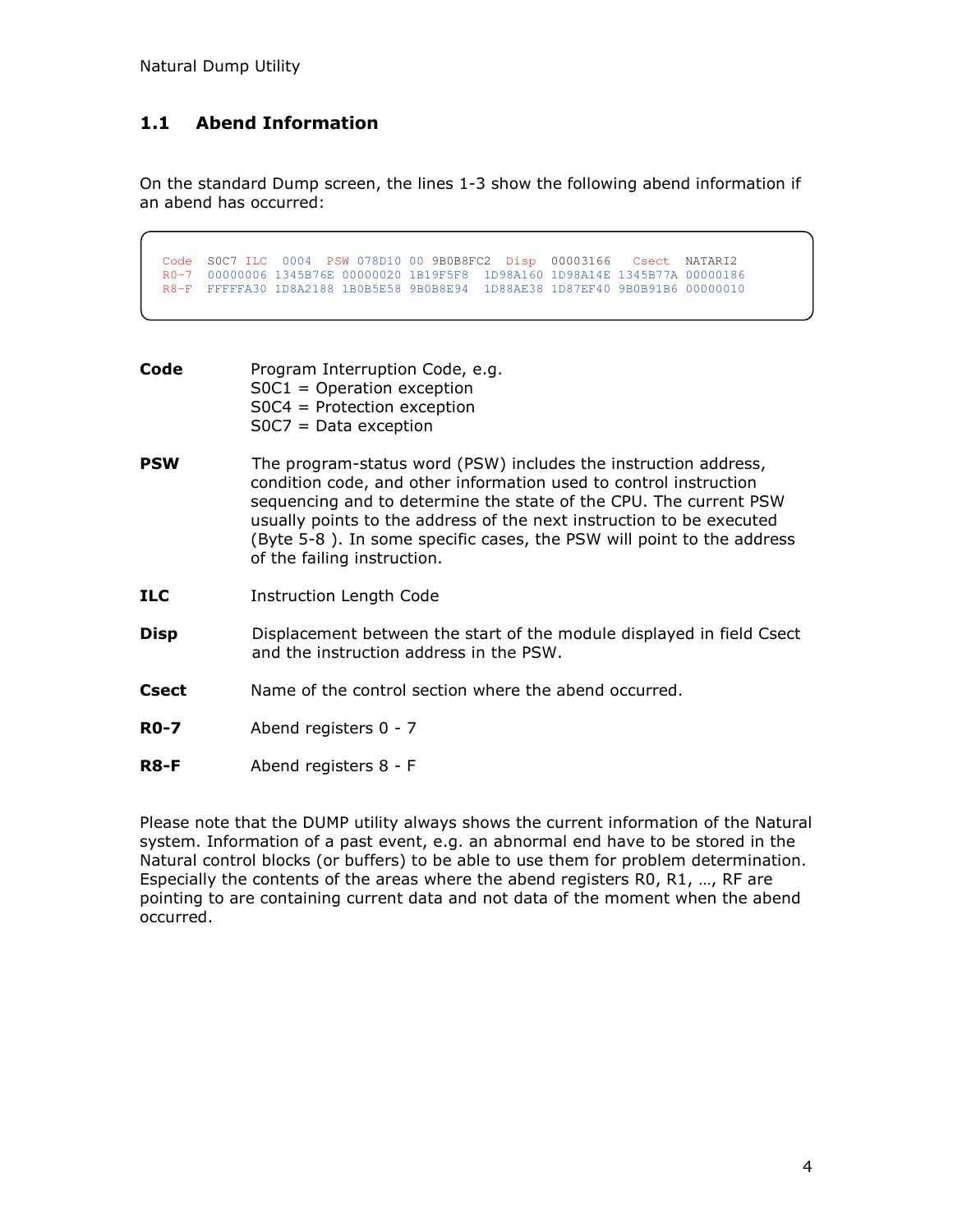With the command **ABEND** it is possible to show more information about the abend, e.g. the 4 floating-point registers (FR0, FR2, FR4 and FR6) or the 16 access registers (AR0, AR1, …, ARF) which are used to access data spaces in an ESA system. Furthermore, you can see the name of the Natural program, the name of the Natural library and the source line number that was processed when the abnormal end occurred.

```
 12:34:56 ***** NATURAL DUMP COMMAND ***** 2006-09-30 
User HGS - Abend Information - Page 1 of 1
 Code S0C7 ILC 0004 PSW 078D10 00 892B1FC2 Disp 00003166 Csect NATARI2 
 R0-7 00000006 171C87CA 00000020 093985F8 1BEE4520 1BEE4496 171C87D6 0000011E 
 R8-F FFFFFA30 1BE41C00 092AEE58 892B1E94 1BE1E8B0 1BE129B8 892B21B6 00000010 
 FR0-6 4E00000000009842 491AD27480000000 423F800000000000 4E00000000009842 
 AR0-7 00000000 00000000 00000000 00000000 00000000 00000000 00000000 00000000 
 AR8-F 00000000 00000000 00000000 00000000 00000000 00000000 00000000 00000000 
 System Abend Code (hex) 0C7 Abend Reason Code (hex) 00000000 
 Op.Sys. MVS/ESA TP-Mon. COMPLETE Device PC User HGS 
 Program A7 Library HGS Statment 0060 Level 1 
 Pf-Key ENTR InputLen 8 Dialogs 25 Errors 0 
 Command A7 *DATA 0 Last Err 0000 
 DB-Call DB/FNR 0/0 
 Command ===> 
 Enter-PF1---PF2---PF3---PF4---PF5---PF6---PF7---PF8---PF9---PF10--PF11--PF12--- 
Cont Help Flip Exit Calc Cancer Cancer Cancer Cancer Cancer Cancer Cancer Cancer Cancer Cancer Cancer Cancer Cancer
```
In addition, the commands PSW and CRn  $(n=0,1,2,...,F)$  are available. These commands allow you to go directly to the address which is stored in the PSW or the abend registers.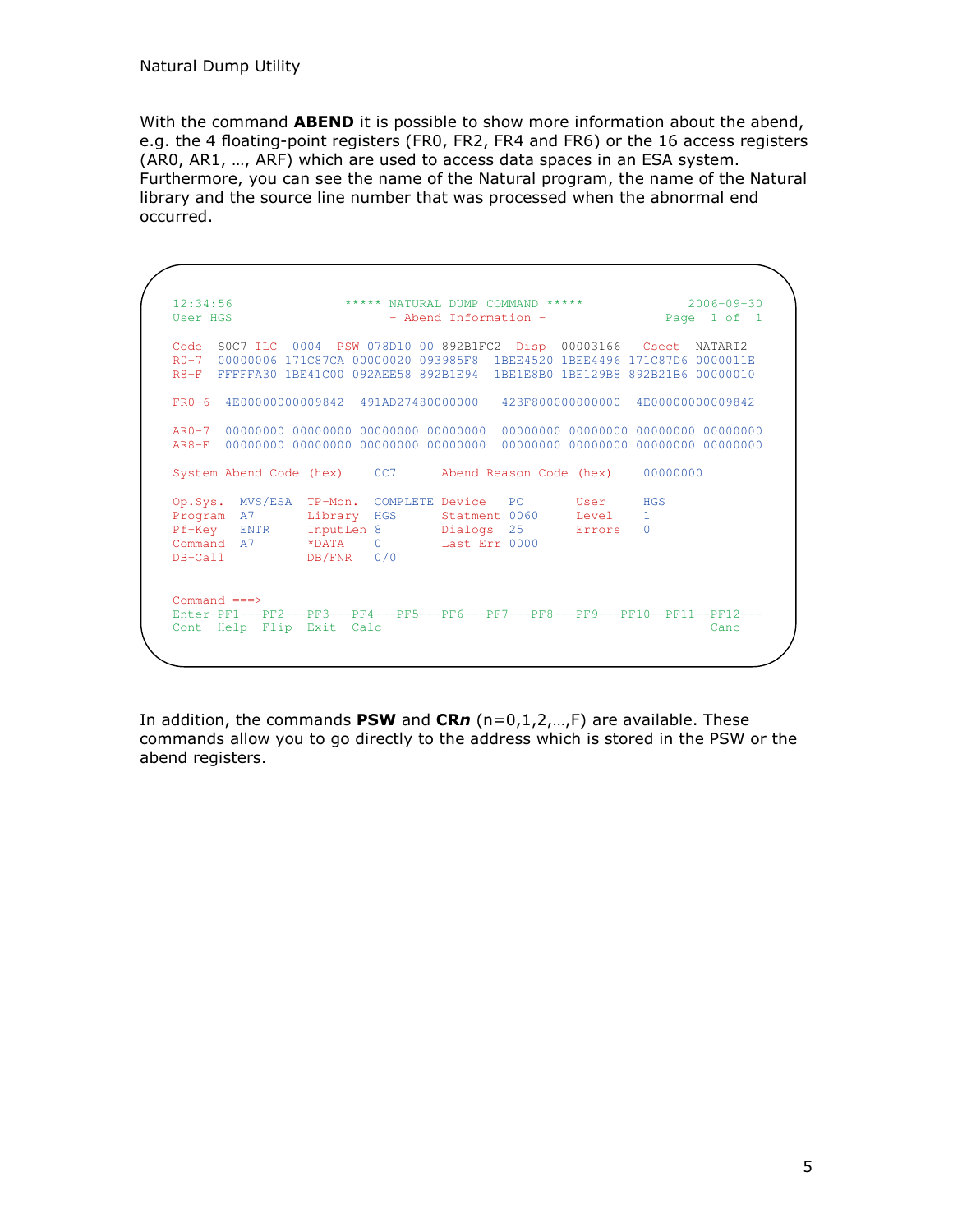# 1.2 Memory Area and Additional Information (Line 5-20)

| $\mathbf{1}$ | $\overline{2}$                      | 3 | 4                                   | 5 | 6                                                       | 7              |
|--------------|-------------------------------------|---|-------------------------------------|---|---------------------------------------------------------|----------------|
| 1B0B8FBE     |                                     |   | 448FB432 4710AB2A 4740B1D0 91101002 |   | $? \ldots ? \ldots ? \ldots j \ldots$ Cur. Nucleus      |                |
| 1B0B8FCE     |                                     |   | 4780B1B4 415000FF 14588850 00041E54 |   | $?$ $\&?$ h $\&?$ OA420RE                               |                |
| 1B0B8FDE     |                                     |   | 17334330 50005A30 BCEC4A30 CB924330 |   | $\ldots$ ? . & . $\ddot{\mathrm{U}}$ \ ?k? . Load Point |                |
| 1B0B8FEE     | 30004230 500047F0 B1B49108 100247E0 |   |                                     |   | $\dots$ ]. & . ? 0. . $\vdots$ . ? .                    | 1B0A8000       |
| 1B0B8FFE     | B1B44150 00FF1458 88500004 47F0B1B4 |   |                                     |   | $\ldots \& \ldots$ ?h& $\ldots$ ?O $\ldots$             | Entry Point    |
| 1B0B900E     |                                     |   | 47000000 47000000 47000000 47000000 |   | $? \ldots ? \ldots ? \ldots ? \ldots$                   | 1B0A8000       |
| 1B0B901E     | 5950BCF4 4770B1AA F9334000 BCF84740 |   |                                     |   | ?8.4??9. .8?                                            | Length         |
| 1B0B902E     | AAF2F933 4000BCFC 4720AAF2 47F0B1B4 |   |                                     |   | $.29.$ $.22.220.$                                       | 00764000       |
| 1B0B903E     | F9664000 BD464720 AAF29120 10024710 |   |                                     |   | $9? \ldots ?? \ldots 2 \dagger \ldots ?$                | Relocation     |
| 1B0B904E     | B23A9114 100247E0 B54291F0 40004780 |   |                                     |   | $\ldots$ i?. $\ell$   i0 .? } ABSOLUTE                  |                |
| 1B0B905E     | B54247F0 BD4E9110 10024780 B1B49108 |   |                                     |   | $[0]$ ?0.+ $\{ \ldots \}$ $\dagger$ . Cur. Location     |                |
| 1B0B906E     |                                     |   | 100247E0 B1B447F0 AAF24480 B26A1733 |   | $?\dots ?0.2?}.$ NATARI2+3166                           |                |
| 1B0B907E     | 4330C937 5A30BCEC 4A30CB92 43303000 |   |                                     |   | $?.I.\ddot{U}.\.\.\.\?k?\$ Slot Name                    |                |
| 1B0B908E     |                                     |   | 4230C937 4830100A 48501004 58F0BCE8 |   | ].I.@@&?0.Y                                             | N <sub>1</sub> |
| 1B0B909E     | ODEF12FF 4770AB6A 91401002 4710B226 |   |                                     |   | .222.012                                                | N <sub>2</sub> |
| 1B0B90AE     | 4480B288 47E0B11E 47F0AACA 4430B276 |   |                                     |   | $?$ .h??0??                                             | N <sub>3</sub> |
|              |                                     |   |                                     |   |                                                         |                |

| Column 1   | <b>Address</b>                 | By default, absolute addresses are displayed. These can be<br>switched to relative addresses using the command $R = *$ ,<br>R= <address> or R=<name> (see section Relative Addresses).</name></address> |  |  |  |
|------------|--------------------------------|---------------------------------------------------------------------------------------------------------------------------------------------------------------------------------------------------------|--|--|--|
| Column 2-5 |                                | Memory content in hexadecimal format.                                                                                                                                                                   |  |  |  |
| Column 6   |                                | Memory content in character format.                                                                                                                                                                     |  |  |  |
|            |                                | The command <b>DISA</b> translates the machine code instructions<br>back into assembly language mnemonics.<br>The command DUMP switches back to the dump format.                                        |  |  |  |
| Column 7   | <b>Additional Information:</b> |                                                                                                                                                                                                         |  |  |  |
|            | <b>Cur. Nucleus:</b>           | Name of the current Natural nucleus.                                                                                                                                                                    |  |  |  |
|            | <b>Load Point:</b>             | Address where the specified module is loaded.                                                                                                                                                           |  |  |  |
|            | <b>Entry Point:</b>            | Entry point of the specified module.<br>With the command <b>ENTRY</b> you can go directly<br>to the entry point of the module.                                                                          |  |  |  |
|            | Length:                        | Length of the specified module.                                                                                                                                                                         |  |  |  |
|            | <b>Relocation:</b>             | Contains the reference address if relative<br>addresses are displayed. Otherwise, the string<br>ABSOLUTE is used to indicate the usage of<br>absolute addresses.                                        |  |  |  |
|            | <b>Cur. Location:</b>          | Name and offset of the current address.                                                                                                                                                                 |  |  |  |
|            | <b>Slot Name:</b>              | See section Working with Slots.                                                                                                                                                                         |  |  |  |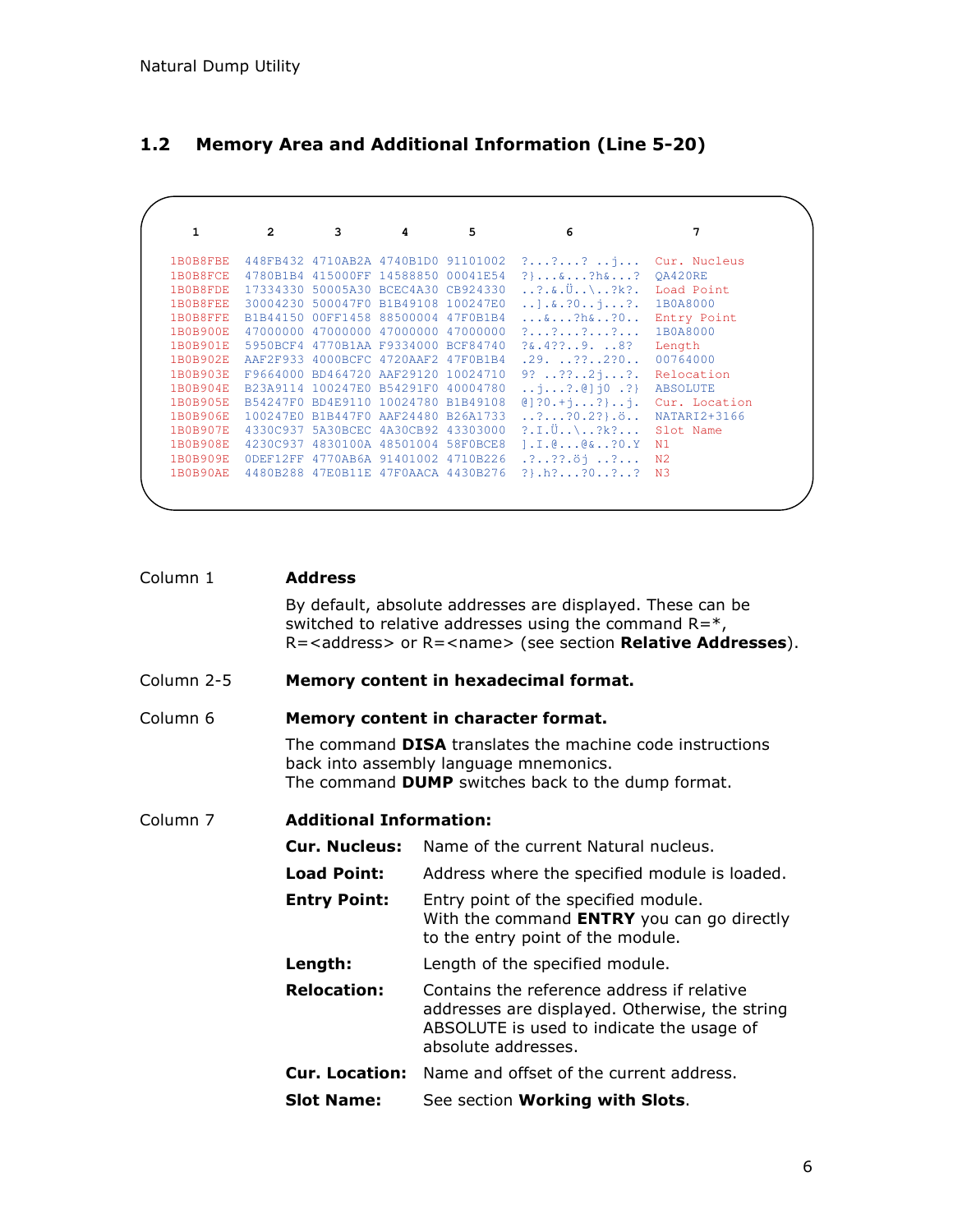# 2. DUMP Commands

This section describes the most important commands of the Dump utility. The commands are grouped by the following functions:

#### $\triangleright$  Positioning

- $\triangleright$  Scanning
- > Relative Addresses
- Working with Slots

### 2.1 Positioning

| ÷                     | Position forwards one page.<br>This is equal to the command $+100$ (24*80 screen).                                                                                                                                                                                                      |
|-----------------------|-----------------------------------------------------------------------------------------------------------------------------------------------------------------------------------------------------------------------------------------------------------------------------------------|
|                       | Position backwards one page.<br>This is equal to the command $-100$ (24*80 screen).                                                                                                                                                                                                     |
| $+H$                  | Position forwards half a page.<br>This is equal to the command $+80$ (24*80 screen).                                                                                                                                                                                                    |
| -н                    | Position backwards half a page.<br>This is equal to the command $-80$ (24*80 screen).                                                                                                                                                                                                   |
|                       | Position to the top of the memory area.                                                                                                                                                                                                                                                 |
| <b>TOP</b>            | Same function as command --.                                                                                                                                                                                                                                                            |
| nnnn                  | Go to address nnnn (hex).                                                                                                                                                                                                                                                               |
| $+nnnn$               | Position forwards nnnn bytes (hex).                                                                                                                                                                                                                                                     |
| -nnnn                 | Position backwards nnnn bytes (hex)                                                                                                                                                                                                                                                     |
| .nnnn                 | Goto to offset nnnn.                                                                                                                                                                                                                                                                    |
| ∗                     | Go to the address which is displayed at the top of the memory area.<br>This command is cursor-sensitive. Thus it is possible to go directly to<br>any address which is displayed in the memory area. If the address is<br>located in the Natural thread, its address will be relocated. |
| $\boldsymbol{\wedge}$ | Same function as command * but without relocation of the address<br>(see also note below).                                                                                                                                                                                              |
| #                     | Goto the current address plus the address which is displayed at the<br>top of the memory area (relative addressing).                                                                                                                                                                    |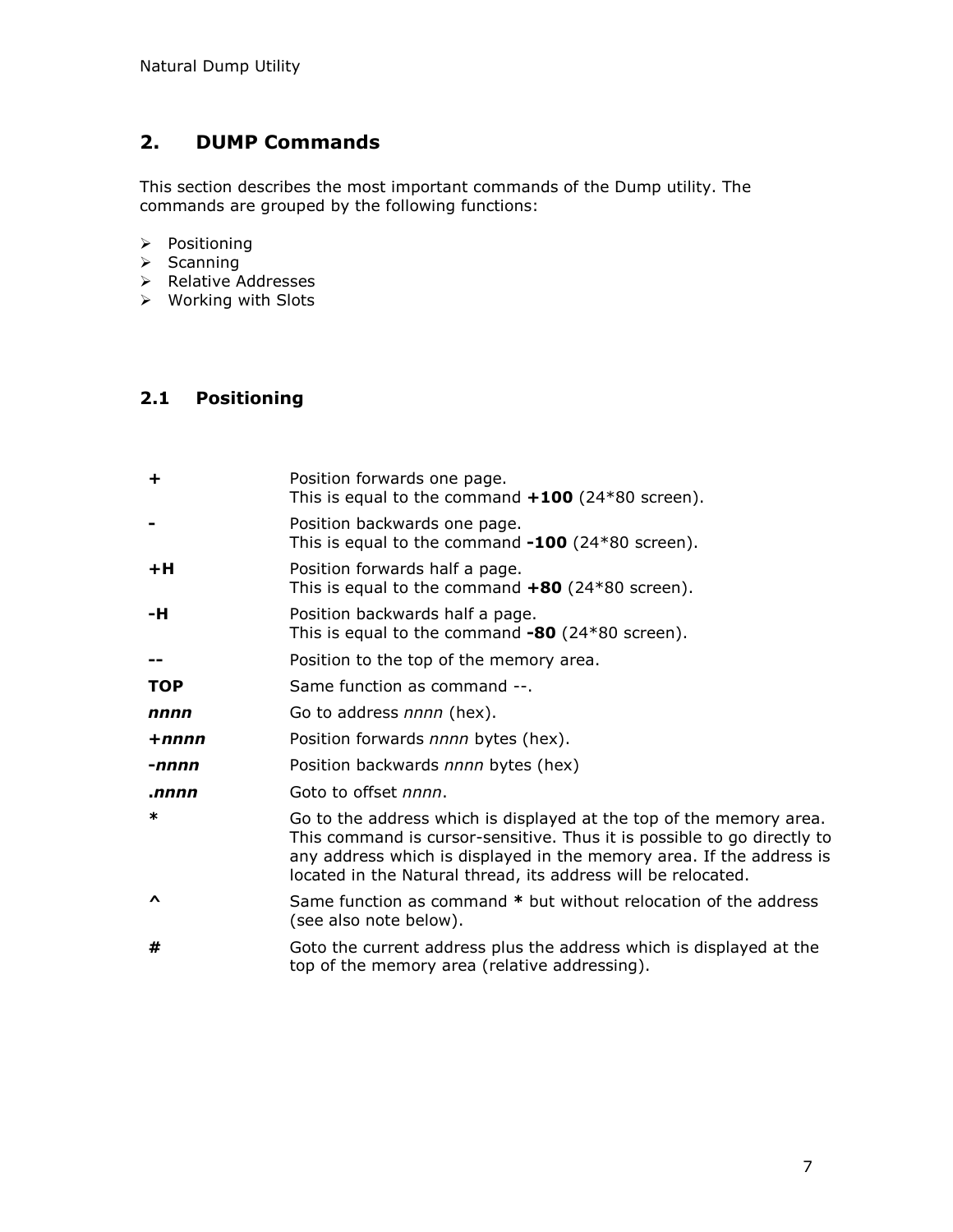#### Note:

In a Natural thread storage environment (typical for multi-user environments, e.g. CICS), a large storage area called thread is pre-allocated for a session. During a session, each buffer allocation request (getmain) is satisfied within its thread by Natural itself. Upon certain events (terminal I/Os and long waits), the thread storage may be compressed and rolled out to external storage (e.g. roll buffer or swap pool). When a suspended session is to be resumed, it is rolled in from external storage into a thread again. This thread can be located at different virtual address than the thread used before. In this case Natural relocates all buffers which are contained in the thread. This process is called thread relocation. The DUMP utility takes this relocation into account. Exceptions are the command  $\land$  and addresses which are entered directly in the command line.

#### 2.2 Scanning

The Dump utility offers the following commands to scan for data in the memory areas of Natural.

| SCAN [-]scan-value | This command scans for a string in the dump area. The<br>scan starts at the current address and ends at the area<br>boundary, e.g. the end of a buffer, thread, pool or module.<br>The scan-value can be specified in hexadecimal format<br>(default) or character format. To use the character format,<br>the scan-value has to start with a single quotation mark.<br>The SCAN command converts lowercase to uppercase in the<br>scan-value.<br>The scan direction can be changed from forward to<br>backward by using the direction indicator '-' in front of the<br>scan-value. |  |  |  |  |
|--------------------|-------------------------------------------------------------------------------------------------------------------------------------------------------------------------------------------------------------------------------------------------------------------------------------------------------------------------------------------------------------------------------------------------------------------------------------------------------------------------------------------------------------------------------------------------------------------------------------|--|--|--|--|
|                    | <b>Examples:</b>                                                                                                                                                                                                                                                                                                                                                                                                                                                                                                                                                                    |  |  |  |  |
|                    | SCAN D5C1E3E4D9C1D3<br>SCAN 'NATURAL'<br>SCAN 'NATURAL<br>SCAN -D5C1E3E4D9C1D3<br>SCAN -'NATURAL                                                                                                                                                                                                                                                                                                                                                                                                                                                                                    |  |  |  |  |
| <b>SCANX</b>       | This command provides the same function as the SCAN<br>command but in contrast it is not limited to any area<br>boundary. Note that it is not possible to scan in fetch<br>protected areas.                                                                                                                                                                                                                                                                                                                                                                                         |  |  |  |  |
| <b>RSCAN</b>       | This command scans for the next occurrence of the scan<br>value.                                                                                                                                                                                                                                                                                                                                                                                                                                                                                                                    |  |  |  |  |
|                    | This command has the same function as the command<br>RSCAN.                                                                                                                                                                                                                                                                                                                                                                                                                                                                                                                         |  |  |  |  |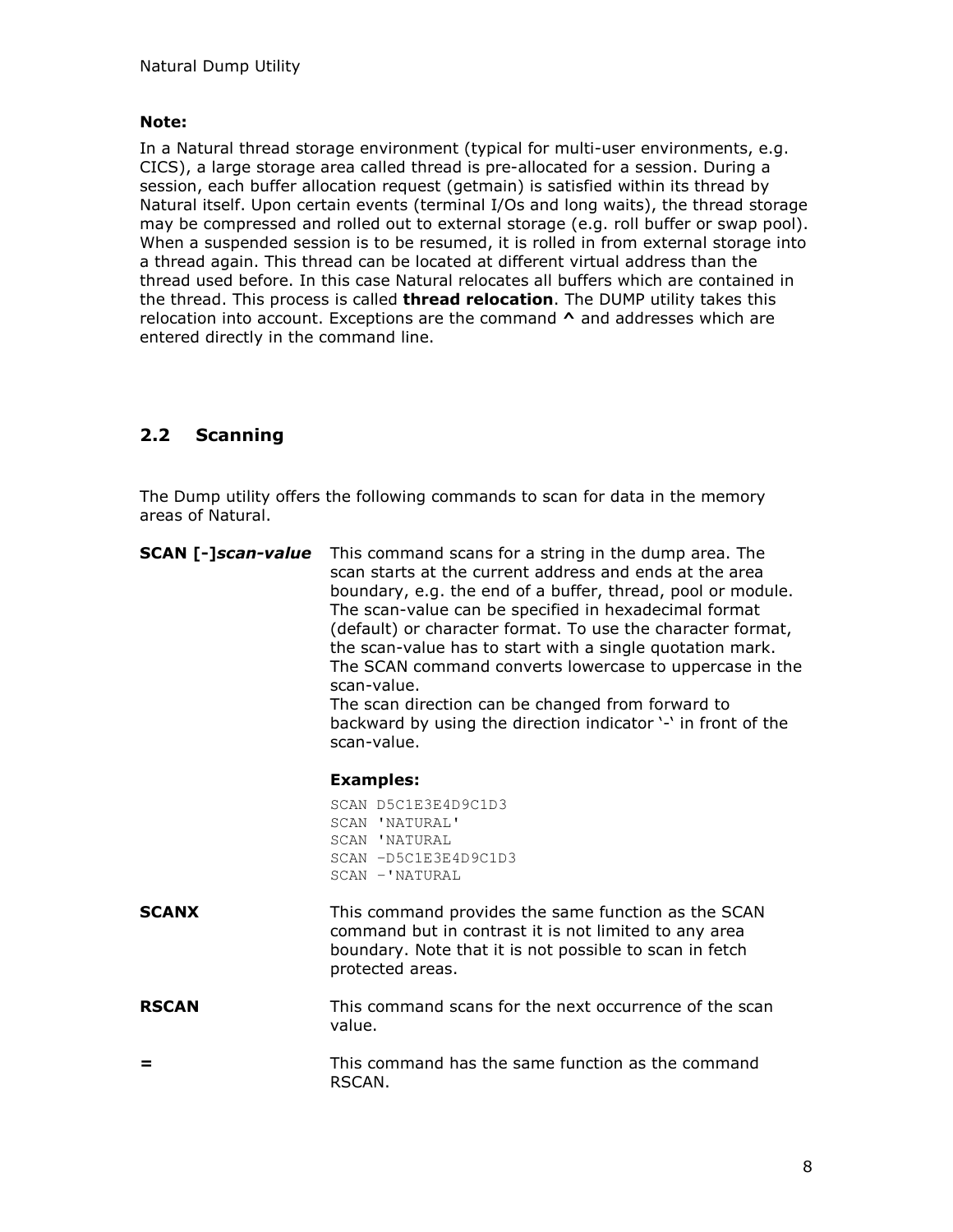#### 2.3 Relative Addresses

By default the dump utility displays addresses as absolute addesses. However, it is possible to switch to relative addresses.

| $R = *$       | After execution of the command $R = *$ , the current address is<br>displayed as address '00000000'.<br>For all other addresses the displacement between this current<br>address and the absolute address is displayed. |
|---------------|------------------------------------------------------------------------------------------------------------------------------------------------------------------------------------------------------------------------|
| $R = M$       | The relocation of the addresses is switched off. The absolute<br>addresses are displayed.                                                                                                                              |
| $R = address$ | The specified address is used for the relocation of the<br>addresses.                                                                                                                                                  |
| $R = name$    | The address of the specified object is used for the relocation of<br>the addresses.                                                                                                                                    |

 Code S0C7 ILC 0004 PSW 078D10 00 892B1FC2 Disp 00003166 Csect NATARI2 R0-7 00000006 171C87CA 00000020 093985F8 1BEE4520 1BEE4496 171C87D6 0000011E R8-F FFFFFA30 1BE41C00 092AEE58 892B1E94 1BE1E8B0 1BE129B8 892B21B6 00000010 00000000 10800128 00118000 40022101 4C000040 ........ ...<.. Cur. Nucleus 00000010 1AEB2D30 1AEA96C0 1AE16F88 1AE170F8 ......o...?h...8 NAT421RE 00000020 1AEA7658 1AEABC50 000006A9 00002000 .......&...z.... Load Point 00000030 00001F00 1ADD6580 00000931 1ADD6680 ................ 092A1000 00000040 00000011 00001C80 00000003 06A90000 ................z.. Entry Point 00000050 00000043 01BA0050 00500050 00500000 .......&.&.&.&.. 092A1000 00000060 00480018 00180000 00000018 00000000 ................ Length 00000070 1AC00000 00000000 00000000 0080067E ...............= 0075FF30 00000080 1AE17078 40404040 40404040 40400000 .... **Relocation**  00000090 07804040 40404040 4040D4C1 C9D5D4C5 .. MAINME **IOCB** 000000A0 D4F17DE8 6C006F00 05000000 00000000 M1'Y%.?......... Cur. Location 000000B0 8939C74A FE9C6AC2 C4C1C5C5 E3C3D1F5 i.G....BDAEETCJ5 IOCB 000000C0 C8C7E240 40404040 D5C1E3F4 F2404040 HGS NAT42 Slot Name 000000D0 D7C34040 40404040 A1090000 2C08030B PC ........ N1 000000E0 00000000 1A64A74C 00000000 00000000 ......x<......... N2 000000F0 00000000 00000000 00000000 00000F00 ................ N3 Command ===> **r=iocb**  $Enter-PF1---PF2---PF3---PF4---PF5---PF5---PF6---PF7---PF8---PF9---PF10---PF11--PF12---$ <br>  $Cont Help Filp Exit Calc = -- -- + Csct -H +H Canc$ Cont Help Flip Exit Calc =  $-$  -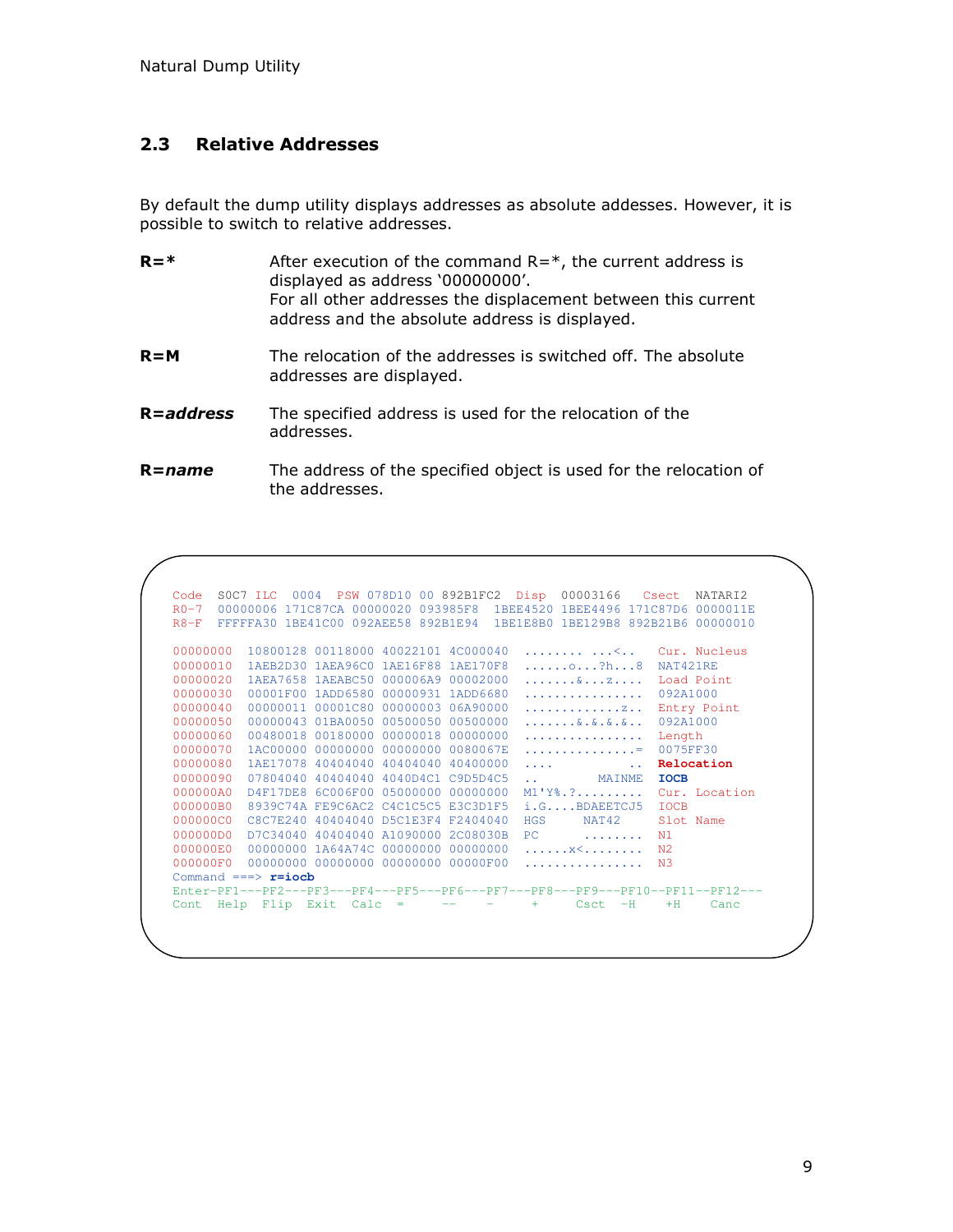#### 2.4 Working with Slots

The slots of the Dump utiliy work like shortcuts. After you have located a certain memory area, you can store its start address with the command  $Nn$ . You can also specify the address directly or with symbolic names (name of a module, csect, buffer, etc.). The slots are listed in the bottom right part of the screen. On a 24\*80 screen (model 2) you can see the first three slots, whereas on a 43\*80 screen (Model 4) all 9 slots are displayed.

| $\mathsf{N}n$ [=name][ address] | Save the address in slot $\boldsymbol{n}$ (n=1,2,3,,9) under the specified<br>name.<br>If no address is specified, the address of the current<br>displayed memory area will be taken. |
|---------------------------------|---------------------------------------------------------------------------------------------------------------------------------------------------------------------------------------|
| Pn                              | Position to the address stored in slot $\boldsymbol{n}$ (n=1,2,3,,9).                                                                                                                 |
| Dn                              | Delete slot $n (n=1,2,3,,9)$ .                                                                                                                                                        |

| Code<br>$R0-7$ | SOC7 ILC 0004 PSW 078D10 00 892B1FC2<br>00000006 171117CA 00000020 093985F8 |                                  | Disp 00003166 Csect<br>1BCDE520 1BCDE496 171117D6 | NATART <sub>2</sub><br>0000011E                                                 |
|----------------|-----------------------------------------------------------------------------|----------------------------------|---------------------------------------------------|---------------------------------------------------------------------------------|
| $R8-F$         |                                                                             |                                  |                                                   | FFFFFA30 1BC3BC00 092AEE58 892B1E94 1BC188B0 1BC0C9B8 892B21B6 00000010         |
| 1BCD83EC       | E3E2E3D7 D9C7F0F7 40F0F0F6 F040D5C1                                         |                                  |                                                   | TSTPRG07 0060 NA Cur. Nucleus                                                   |
| 1BCD83FC       | E3F0F9F5 F440C182 95969994 819340A3                                         |                                  | T0954 Abnormal t                                  | NAT421RE                                                                        |
| 1BCD840C       | 85999489 9581A389 9695407A F17A4084                                         |                                  | ermination :1: d Load Point                       |                                                                                 |
| 1BCD841C       | A4998995 87409799 96879981 944085A7                                         |                                  | uring program ex                                  | 092A1000                                                                        |
| 1BCD842C       | 8583A4A3 8996954B 04E2F0C3 F7404040                                         |                                  | ecutionSOC7                                       | Entry Point                                                                     |
| 1BCD843C       | 40404040 40404040 40404040 40404040                                         |                                  |                                                   | 092A1000                                                                        |
| 1BCD844C       | 40404040 40404040 40404040 40404040                                         |                                  |                                                   | Length                                                                          |
| 1 BCD845C      | 40404040 40404040 40404040 40404040                                         |                                  |                                                   | 0075FF30                                                                        |
| 1 BCD846C      | 40404040 40404040 40404040 40404040                                         |                                  |                                                   | Relocation                                                                      |
| 1BCD847C       | 40404040 40404040 40404040 40404040                                         |                                  |                                                   | <b>ABSOLUTE</b>                                                                 |
| 1BCD848C       | 40404040 40404040 40404040 40404040                                         |                                  |                                                   | Cur. Location                                                                   |
| 1BCD849C       | 40404040 40404040 40404040 40404040                                         |                                  |                                                   | ERRMSG+C4                                                                       |
| 1 BCD84AC      | 40404040 40404040 40404040 40404040                                         |                                  |                                                   | Slot Name                                                                       |
| 1BCD84BC       | 40404040 40404040 40404040 40404040                                         |                                  |                                                   | <b>N1 LASTMSG</b>                                                               |
| 1BCD84CC       | 40404040 40404040 40404040 40404040                                         |                                  |                                                   | N <sub>2</sub>                                                                  |
| 1BCD84DC       | 40404040 40404040 40404040 40404040                                         |                                  |                                                   | N <sub>3</sub>                                                                  |
|                | Command $==>$ n1=lastmsq errmsq+c4                                          |                                  |                                                   |                                                                                 |
|                |                                                                             |                                  |                                                   | Enter-PF1---PF2---PF3---PF4---PF5---PF6---PF7---PF8---PF9---PF10--PF11--PF12--- |
| Cont           | Help Flip Exit Calc =                                                       | $+$ $-$<br>www.communication.com | $Csct -H$                                         | $+H$<br>Canc                                                                    |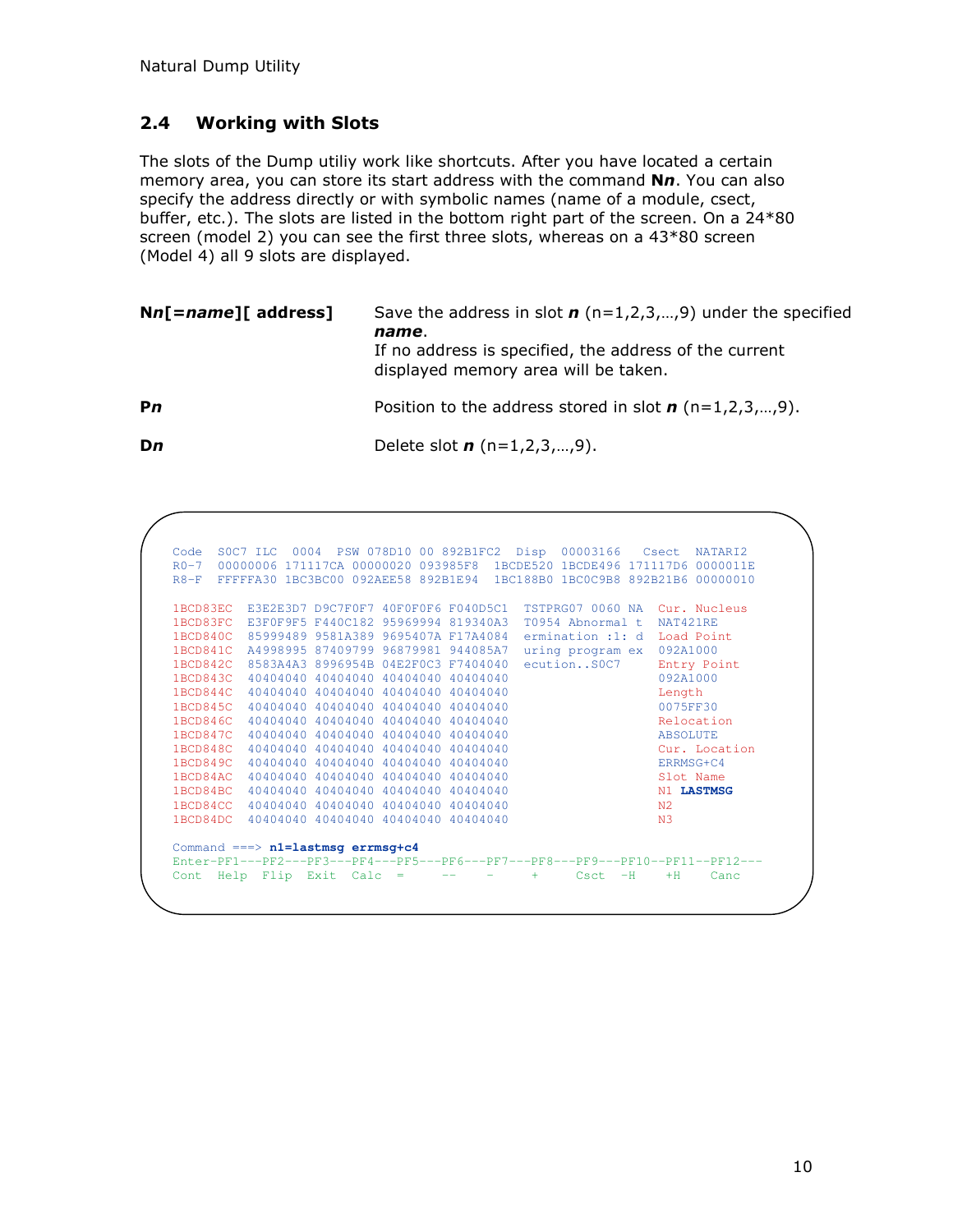## 3 Natural Components

#### 3.1 Natural Nucleus

In nearly all Natural environments the begin of the Natural nucleus (load point) will be displayed when the Dump utility is invoked. Thus the command **START** can be used to locate the Natural nucleus as well as the command NUC.

The command CSECTS (or PF9 key) lists all csects of the Natural nucleus, starting with the module NATSTUB and ending with the module NATLAST. For every module/csect, its name, address, offset (relative to the start of the nucleus) and the length is displayed. The first column of this list with the header 'M' can be used to go to any module/csect contained in this list. This can be also achieved by entering the name of the module/csect directly in the command line.

| M | Name           | Address        | Offset   | Length   |  |
|---|----------------|----------------|----------|----------|--|
|   |                |                |          |          |  |
|   | NATSTUB        | 092A1000       | 00000000 | 00000120 |  |
|   | <b>NATADA</b>  | 092A1120       | 00000120 | 00000190 |  |
|   | NATADA23       | 092A12B0       | 000002B0 | 00000260 |  |
|   | NATADAIO       | 092A1510       | 00000510 | 00000770 |  |
|   | NATADRI2       | 092A1C80       | 00000C80 | 00001730 |  |
|   | NATADX2        | 092A33B0       | 000023B0 | 00002568 |  |
|   | NATADX23       | 092A5918       | 00004918 | 00003400 |  |
|   | NATADX42       | 092A8D18       | 00007D18 | 00004D00 |  |
|   | <b>NATAOEC</b> | 092ADA18       | 0000CA18 | 000003C8 |  |
|   | NATARCT        | $092$ ADDE $0$ | 0000CDE0 | 00001078 |  |
|   |                |                |          |          |  |

#### 3.2 Natural Driver

The start of the Natural driver can be located with the command DRV. The entry point table (command EPT) of the Natural driver consists of addresses which point to entries in the Natural nucleus. An entry can be displayed directly by entering its name into the command line, e.g. CMWTERM (write to terminal), CMWHC (put line to hardcopy), CMTASK (start new task), CMOCAL (call external module), CMLOAD (load external module) and so on.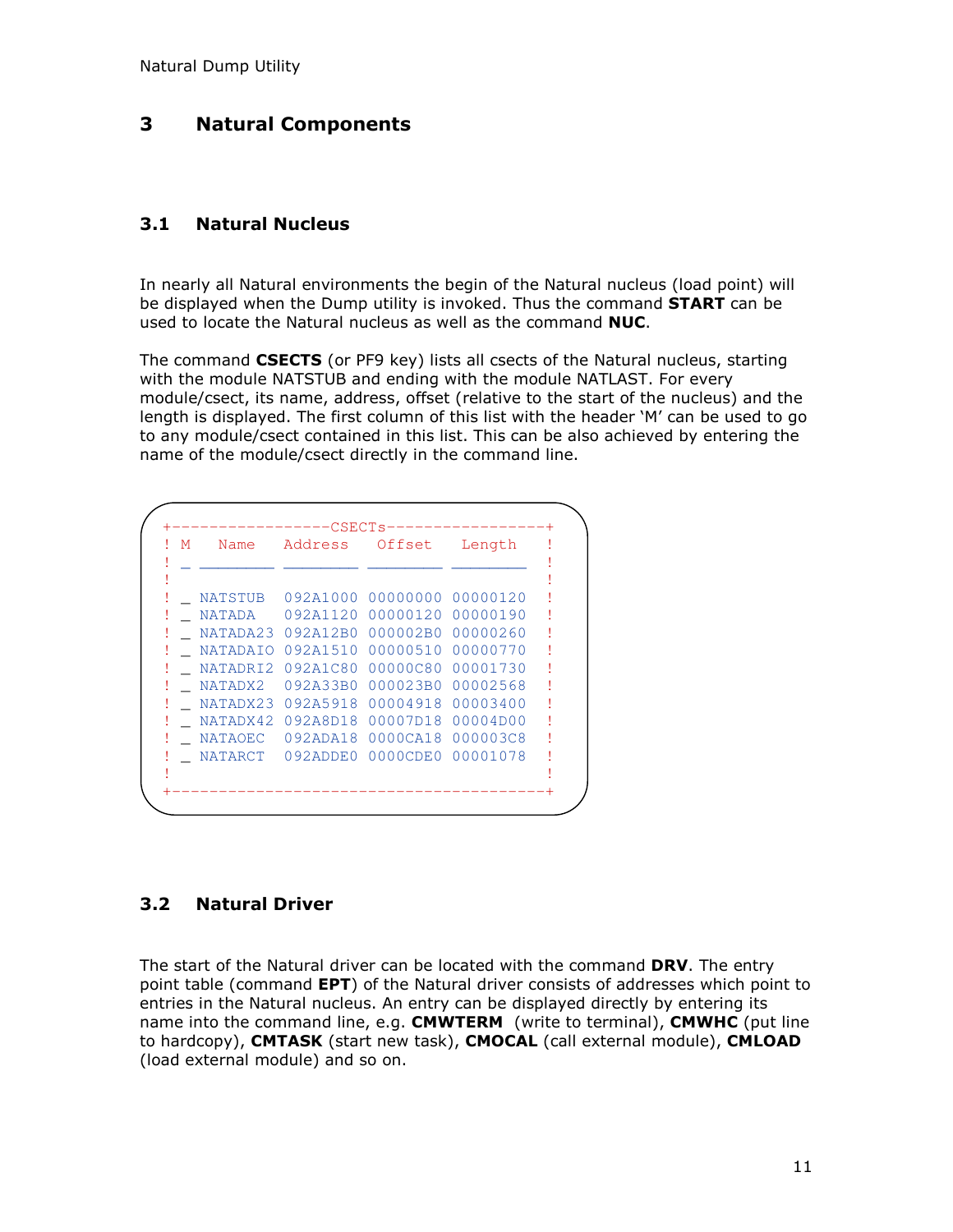#### 3.3 Natural Buffers

Natural buffers are displayed by entering the name of the buffer into the command line. A list of all existing buffers is available in the Natural macro NAMDS. Every Natural buffer (with the exception of the IOCB) starts with a prefix which contains control information for the Natural buffer management. This prefix has a length of 32 bytes (20 hex). The most important Natural buffers are briefly described in the following.

#### IOCB (Input/Output Control Buffer)

The IOCB is the central buffer for the Natural driver. It contains all address pointers to input/output specific buffers (i.e., page buffer, screen buffer, …). Furthermore there are pointers to important Natural components (i.e., Natural nucleus) and TPspecific control blocks (i.e., CSA under CICS). DUMP command: IOCB or IOB

#### BB (Natural User Buffer)

The BB buffer is the most important buffer in the Natural system. It contains all important runtime information. The start of the BB is a 512-byte area called 'CRAB'. As the BB is always addressed by Register 12, and the C-runtime needs Register 12 pointing to a 512-byte work space, this buffer has been allocated in front of the BB. The BB and the user buffer extension area (ESIZE) are stored together in one buffer which is named BB#ESIZE. If you use the command  $BB\#ESIZE$  the buffer is displayed with the buffer prefix whereas the command **BB** shows it without the buffer prefix.

#### PCB (Parameter Control Block)

In addition to information about parameter settings and values, the parameter control block contains the Natural translation tables. Command: PCB or ISIZE

#### EPLTAB (External Program Table)

In the EPLTAB buffer, the external program table (EPL) is stored. As of Natural version 4.2, it is possible to display the table formatted and sorted by name (command EPLN), by program (command EPLP) or by table sequence (command EPLS).

```
-----------Entry Points List By Entry Sequence-------
! M Name Program Address TabEntry Flags 19 Type + Mode
! _ ________ ________ ________ ________ ________ _________________ ! 
! It is a set of the set of the set of the set of the set of the set of the set of the set of the set of the s
! _ CMUB NAT421RE 093FC420 00000020 00200000 ! 
! _ CMSLFT NAT421RE 094372C0 00000038 00200000 ! 
! _ CMMPP NAT421RE 09374510 00000050 00200000 ! 
! _ CMUDEB NAT421RE 09401B20 00000068 00200000 ! 
! _ CMLIST NAT421RE 093477C0 00000080 00200000 ! 
! _ CMLIST2 NAT421RE 09348360 00000098 00200000 ! 
! _ CMRNS NAT421RE 0938E060 000000B0 00200000 ! 
! _ CMCNAM NAT421RE 092C7FF8 000000C8 00200000 ! 
! _ CMRSP NAT421RE 09348FC8 000000E0 00200000 ! 
! _ CMKCOM NAT421RE 09350E58 000000F8 00200000
! If you have a set of the set of the set of the set of the set of the set of the set of the set of the set of
+------------------------------------------------------------------+
```